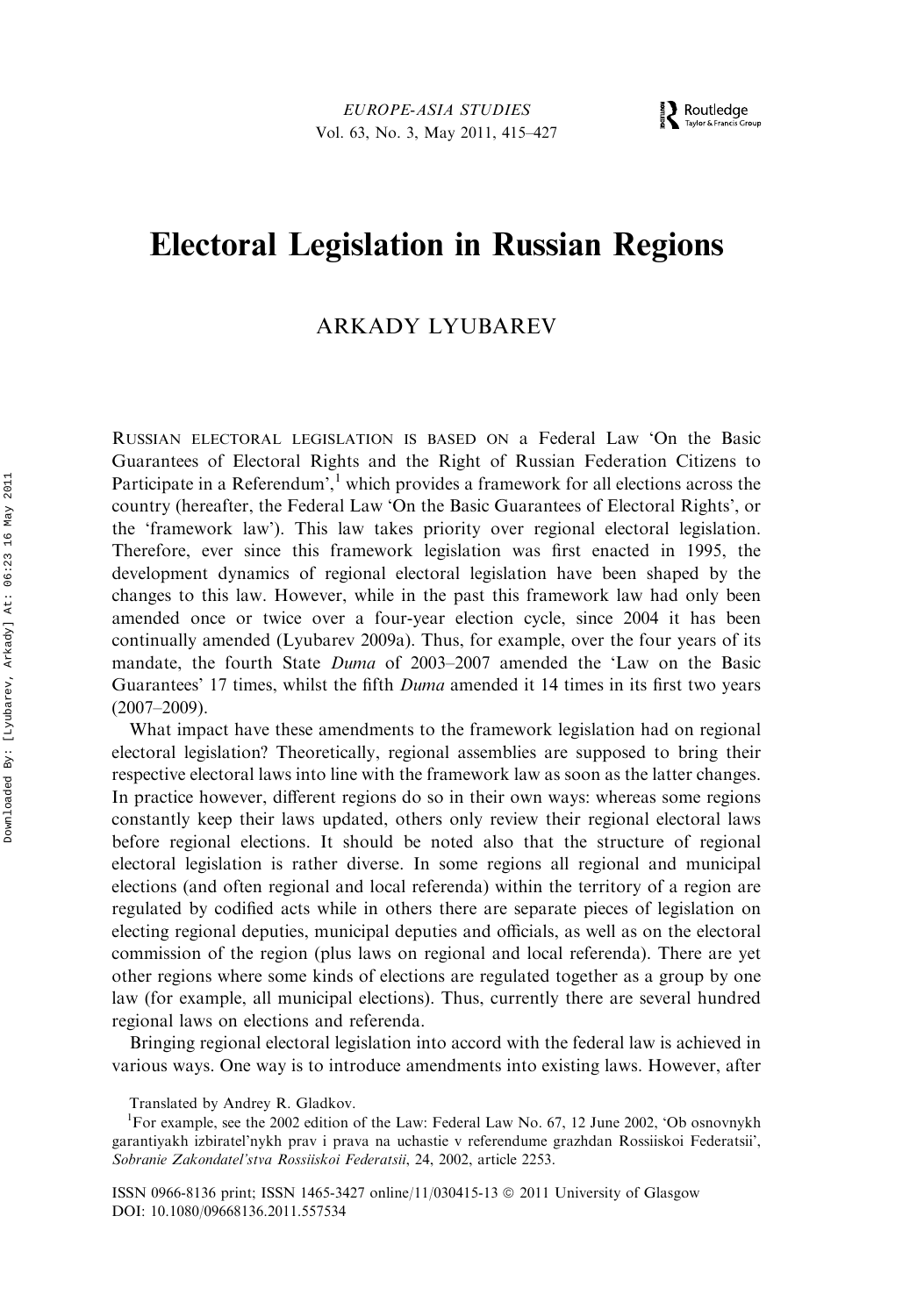major changes of the framework law it is often easier to enact a revised version of the relevant regional law or to adopt a new law altogether, and many regions follow this path. For example, among the regions where electoral laws were amended most often in 2005–2009 are the Republic of Kabardino-Balkariya, and Saratov, Samara and Vladimir oblasti. Thus, the Kabardino-Balkariya Republic Law 'On Electing Kabardino-Balkariya Republic Parliament Deputies<sup>', 2</sup> was changed 12 times, including the enactment of a new law. In Saratov *Oblast'* in the period between two regional election campaigns (2003 and 2007) a new law 'On Electing Saratov Oblast' Duma Deputies' was adopted twice, first in May 2006 and then in June 2007, whilst other laws were reviewed and amended a total of 12 times over these five years. During the same period, the Samara Oblast' law, 'On Electing Samara Duma', was changed 14 times. A record number of changes to the Election Code, however, were observed in Vladimir *Oblast'*, where it was reviewed and amended 20 times.

As far as the content of regional electoral legislation is concerned, two points need to be considered. On the one hand, the Federal Law 'On the Basic Guarantee of Electoral Rights' provides a detailed description of most electoral procedures, and most regional laws largely duplicate federal norms (Astafichev 1999, pp. 137–38; Lyubarev 2004). On the other hand, the framework law leaves some major issues to regional legislatures' discretion. Among those are the limit on maximum spending from the Electoral Fund (and the size of the election deposit, which before 2009 was linked to it) and the structure of the electoral system. This study discusses how these issues are dealt with in Russian regions.

# Electoral deposits

Until it was abolished by the federal law at the beginning of 2009, there was a requirement for an election deposit.<sup>3</sup> Prior to that however, although it was in place for a long time, regulations concerning the deposit underwent a range of different changes.

In 2002, the Federal Law 'On the Basic Guarantees of Electoral Rights' linked the size of the election deposit to the maximum limit on spending from the Electoral Fund (henceforth referred to as the 'electoral fund ceiling')—the election deposit was set at 15% of the electoral fund ceiling. From 2005, it could vary within a narrow range of between 10% and 15% of the 'ceiling'. Thus, a rising ceiling would automatically lead to a larger deposit. One would have thought that setting a higher ceiling was aimed at achieving the noble objective of allowing candidates and parties to legally fund election campaigns. According to our analysis, however, in many regions electoral fund ceilings were too high so that hardly any party had an electoral fund that was large enough, and often all the parties' funds combined were very much below the ceiling.

At the October 2006 election to the Legislative Chamber of Tuva Republic's parliament (the Great Khural), for example, the six competing parties combined failed,

<sup>&</sup>lt;sup>2</sup>All laws of the regions are quoted as per the *Konsultant Plus* legislative database, available at: [http://www.consultant.ru/online/.](http://www.consultant.ru/online/) <sup>3</sup>

<sup>&</sup>lt;sup>3</sup>Sobranie Zakondateľstva Rossiiskoi Federatsii, 2009, 7, article 771.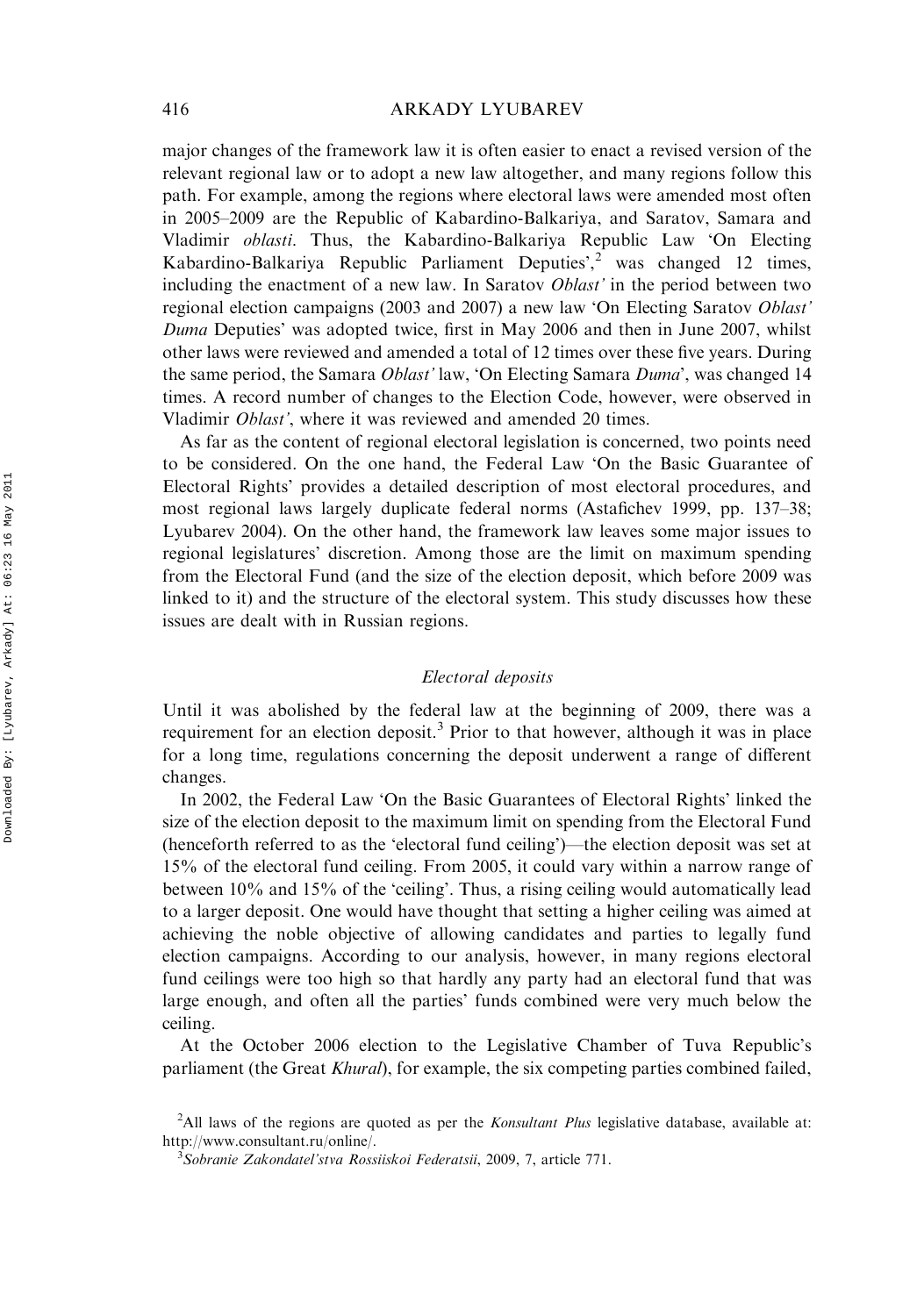or were unwilling, to have funds with more than half of the maximum size allowed by regional legislation (Monitoring 2006, pp. 65–67). Similarly, at the March 2007 election in St Petersburg and Leningrad Oblast' the combined electoral funds of all competing parties were significantly below the ceiling set for one regional fund alone, whilst in Vologda *Oblast'* the combined funds of the contesting parties were barely able to reach the permitted limit. Notably, the party with the largest fund in Vologda Oblast' raised just over half of the maximum allowed amount, whereas its counterpart in St Petersburg and Leningrad Oblast' raised barely a third (Monitoring 2007, pp. 72– 74).This leads us to the conclusion that the real reason for raising the electoral fund 'ceiling' was to increase the size of the election deposit which was linked to it.

Table 1 shows the regions with the highest absolute or relative electoral fund ceilings and election deposits for political parties. St Petersburg has by far the highest (in both absolute and relative terms) election deposit, with a deposit that was 1.5 times larger than that required for elections to the State Duma. However, proportionate to the number of voters, deposits and 'ceilings' are also high in smaller regions such as Tuva Republic, Kamchatka Krai and Nenets Autonomous Okrug.<sup>4</sup>

Table 2 ranks the regions in terms of the size of their deposits (absolute and relative) for candidates standing in single-mandate constituencies. The record in absolute terms is held by Rostov Oblast' and in relative terms by Karachaevo-Cherkess Republic.

|                                   | Year and month<br>of elections | Maximum limit of spending<br>from the electoral fund |                                                     | Election deposit               |                                                    |
|-----------------------------------|--------------------------------|------------------------------------------------------|-----------------------------------------------------|--------------------------------|----------------------------------------------------|
| Region                            |                                | Size, millions<br>of rubles                          | Proportionate<br>to number<br>of voters<br>(rubles) | Size,<br>millions<br>of rubles | Proportionate<br>to number<br>of voters<br>(rubes) |
| Tuva Republic                     | October 2006                   | 25                                                   | 146.3                                               | 3.75                           | 21.9                                               |
| Tomsk <i>Oblast'</i>              | March 2007                     | 60                                                   | 79.4                                                | 9                              | 11.9                                               |
| St Petersburg City                | March 2007                     | 600                                                  | 162.0                                               | 90                             | 24.3                                               |
| Krasnovarsk Krai                  | April 2007                     | 100                                                  | 46.5                                                | 15                             | 7.0                                                |
| Krasnodar Krai                    | December 2007                  | 200                                                  | 52.9                                                | 30                             | 7.9                                                |
| Kamchatka <i>Krai</i>             | December 2007                  | 60                                                   | 223.5                                               | 6                              | 22.4                                               |
| Penza Ohlast'                     | December 2007                  | 50                                                   | 44.1                                                | 7.5                            | 6.6                                                |
| Rostov Oblast'                    | March 2008                     | 150                                                  | 45.5                                                | 22.5                           | 6.8                                                |
| Karachaevo-Cherkess<br>Republic   | March 2009                     | 15                                                   | 48.3                                                | 2.25                           | 7.3                                                |
| Vladimir Oblast'                  | March 2009                     | 82                                                   | 67.5                                                | 12.3                           | 10.1                                               |
| Nenets Autonomous<br><i>Okrug</i> | March 2009                     | 5                                                    | 157.8                                               | 0.75                           | 23.7                                               |

TABLE 1

MAXIMUM ABSOLUTE AND RELATIVE LIMITS ON SPENDING FROM ELECTORAL FUNDS AND THE SIZE OF THE ELECTION DEPOSIT FOR POLITICAL PARTIES

<sup>4</sup>However, high 'ceilings' in scarcely populated but territorially vast northern and eastern parts of Russia could be explained by the higher transport costs for running election campaigns.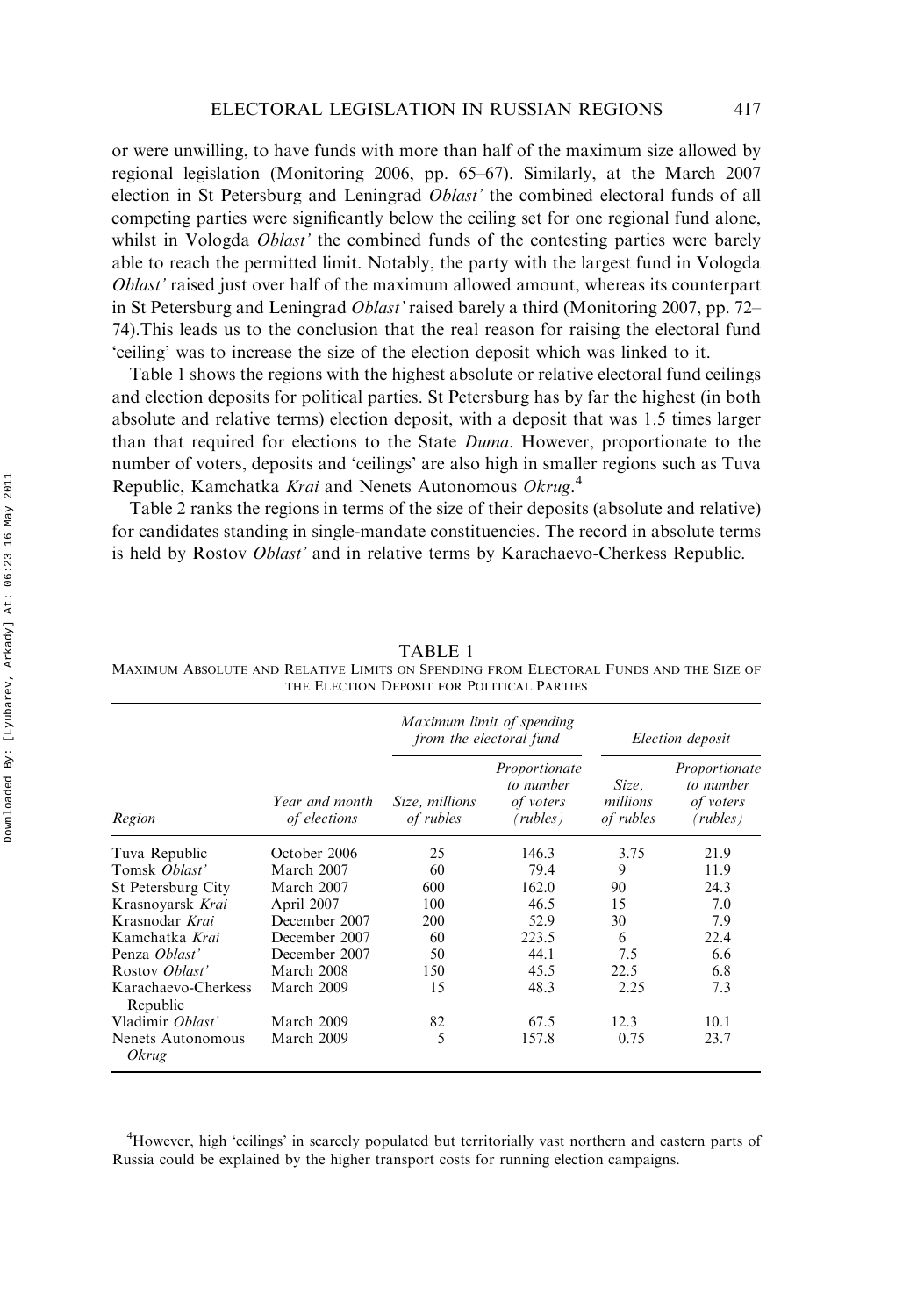|                                 |                                   | Maximum<br>limit of<br>spending from the<br>electoral fund |                                                     | Election<br>deposit            |                                                     |
|---------------------------------|-----------------------------------|------------------------------------------------------------|-----------------------------------------------------|--------------------------------|-----------------------------------------------------|
| Region                          | Year and<br>month of<br>elections | Size.<br>millions of<br>rubles                             | Proportionate<br>to number<br>of voters<br>(rubles) | Size,<br>millions<br>of rubles | Proportionate<br>to number<br>of voters<br>(rubles) |
| Tuva Republic                   | October 2006                      | 1.5                                                        | 140.5                                               | 0.225                          | 21.1                                                |
| Lipetsk Oblast'                 | October 2006                      | 10                                                         | 304.8                                               | 1.5                            | 45.7                                                |
| Tomsk Oblast'                   | March 2007                        | 6                                                          | 166.7                                               | 0.9                            | 25.0                                                |
| Komi Republic                   | March 2007                        | 10                                                         | 201.9                                               | 1.5                            | 30.3                                                |
| Krasnovarsk Krai                | April 2007                        | 5                                                          | 60.5                                                | 0.75                           | 9.1                                                 |
| Kamchatka Krai                  | December 2007                     | 3                                                          | 257.1                                               | 0.3                            | 25.7                                                |
| Bashkortostan<br>Republic       | March 2008                        | 3.5                                                        | 71.9                                                | 0.525                          | 10.8                                                |
| Rostov Oblast'                  | March 2008                        | 15                                                         | 113.8                                               | 2.25                           | 17.1                                                |
| Karachaevo-Cherkess<br>Republic | March 2009                        | 5                                                          | 580.1                                               | 0.75                           | 87.0                                                |
| Vladimir Oblast'                | March 2009                        | 4.3                                                        | 67.5                                                | 0.648                          | 10.1                                                |

TABLE 2 MAXIMUM ABSOLUTE AND RELATIVE LIMITS ON SPENDING FROM ELECTORAL FUNDS AND THE SIZE OF THE ELECTION DEPOSIT FOR CANDIDATES IN SINGLE-MANDATE CONSTITUENCIES

After the election deposit was abolished, the tendency to raise the 'ceiling' of electoral funds was also weakened, which also proves that high ceilings had been caused by a desire to set larger deposits. In those parts of the Russian Federation where regional elections took place in October 2009 there is evidence of some inertia: the 'ceiling' in the Mari-El Republic was set at R50 million (R92 per voter) for parties and R1 million (R47.8 per voter) for candidates; in Moscow City the figures were R300 million (R42.8 per voter) and R20 million (R48.5 per voter), respectively. Where regional elections were held in March 2010 the highest 'ceiling' for parties was set in Yamalo-Nenets Autonomous Okrug (R50 million, or R143.5 per voter). A high relative 'ceiling' was also adopted in Altay Republic (R113.7 per voter), whereas in the other six regions the 'ceiling' did not exceed R40 per elector. These two regions also had high relative 'ceilings' for candidates (R157.8 and R113.7 per voter, respectively), whereas in the other regions the 'ceiling' hardly reached R55 per elector.

### Proportional electoral system

Special attention should be given to changes in the electoral system with regard to those laws which regulate the election of deputies to regional assemblies. This is due to the special importance of these electoral norms, as well as the fact that federal legislators have provided the regions with considerable leeway over the specifics of such legislation. Thus, any changes to the electoral system (unlike most other changes) in this area have not been dictated by the requirement to bring regional laws into line with federal legislation, but rather are the result of the free choice of regional assemblies.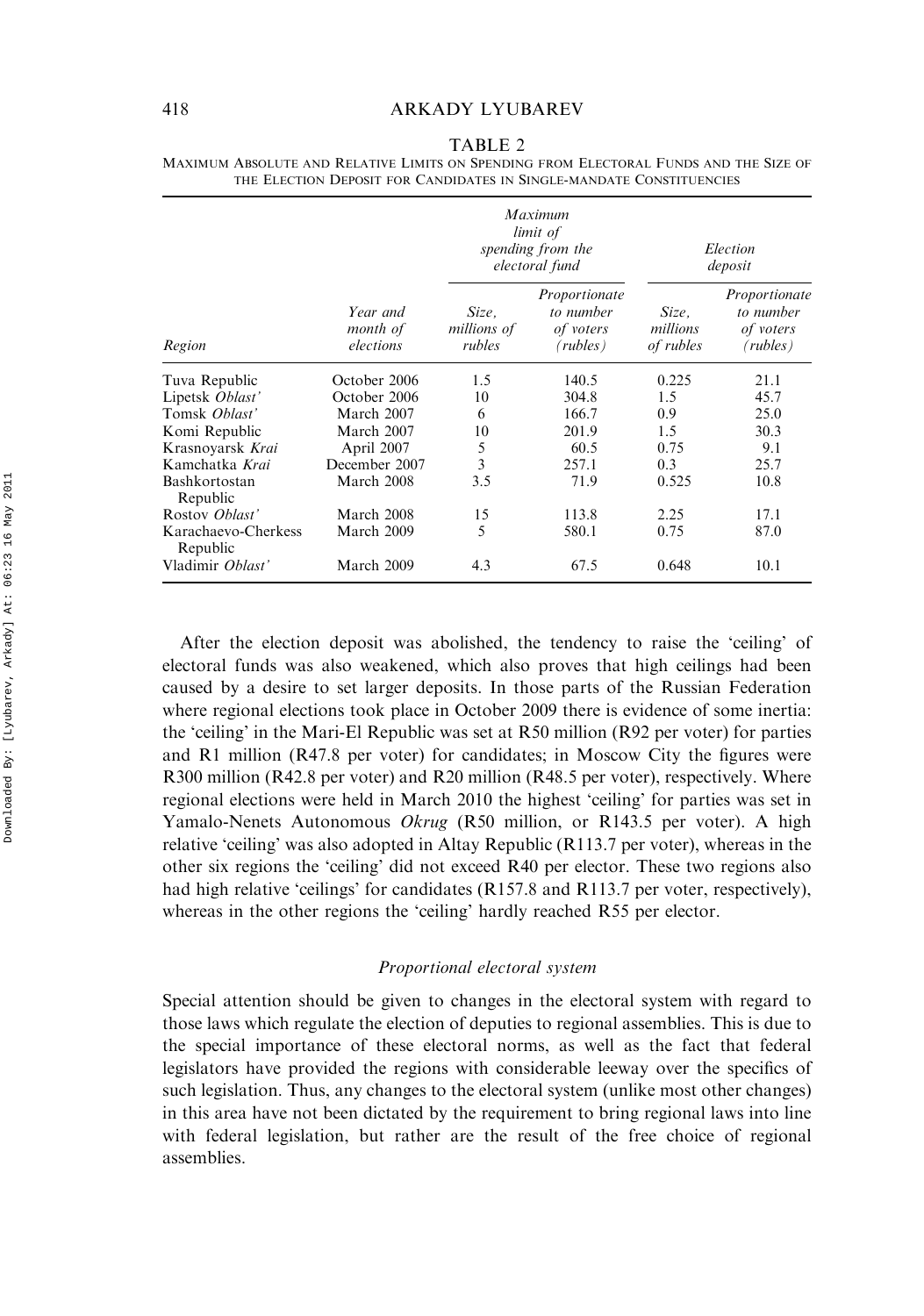The most important norms (or groups of norms) regulating the electoral systems of elections to regional assemblies concern a choice between a mixed and a fully proportional system; the size of the electoral threshold; the type of party list (open, closed divided into groups, or simple closed without division into groups); and the method of distributing seats between lists. All of these norms have recently been amended, and such changes usually have taken place just before regional assembly elections.

Since 2003 the Federal Law 'On the Basic Guarantees of Electoral Rights' has required that the share of proportionally elected deputies should be at least half of the total number of legislators. Until 2005, most regions had an equal number of majority and party-list deputies, or there was one extra party-list deputy in assemblies with an uneven number of seats. The proportion was different in only five regions, but even there the largest share of party-list deputies was 58%. Sverdlovsk Oblast' was an exception, where a two-chamber regional assembly was established as early as 1996, and a proportional system was adopted for one of the chambers. In this region one chamber is still fully elected on a proportional principle, while the other chamber is formed by majority vote.

The first region to move over to a fully proportional electoral system for its regional legislature was St Petersburg, where a law to that effect was passed in 2005. By March 2010, 11 regions had held elections based on a fully proportional representation party list electoral system.

As shown in Table 3, it was only in St Petersburg that the law on adopting the proportional system was passed in good time before the elections in this region. In the Republic of Kabardino-Balkariya and in Kaluga and Tula Oblasti such laws were enacted from four to eight months before the start of election campaigns. The remaining seven regions adopted such laws immediately before campaigning.

The switchover to a fully proportional system of elections to regional assemblies took place in the wake of the adoption of a full proportional representation party list system by the State *Duma* in 2007. The major disadvantage of the fully proportional party list electoral system is the denial of the right of self-nomination to non-party citizens, which means that candidates are prevented from competing for a seat as an

TABLE 3 INTRODUCTION OF FULLY PROPORTIONAL ELECTORAL SYSTEMS IN RUSSIAN REGIONS

| Region                    | Year and month of elections | Year and month of adopting legislation |
|---------------------------|-----------------------------|----------------------------------------|
| St Petersburg City        | March 2007                  | June 2005                              |
| Moscow Oblast'            | March 2007                  | October 2006                           |
| Dagestan Republic         | March 2007                  | November 2006                          |
| Ingush Republic           | March 2008                  | November 2007                          |
| Kalmyk Republic           | March 2008                  | December 2007                          |
| Amur <i>Oblast'</i>       | March 2008                  | December 2007                          |
| Chechen Republic          | October 2008                | June 2008                              |
| Kabardino-Balkar Republic | March 2009                  | August 2008                            |
| Nenets Autonomous Okrug   | March 2009                  | November 2008                          |
| Tula <i>Oblast'</i>       | October 2009                | December 2008                          |
| Kaluga Oblast'            | March 2010                  | April 2009                             |
|                           |                             |                                        |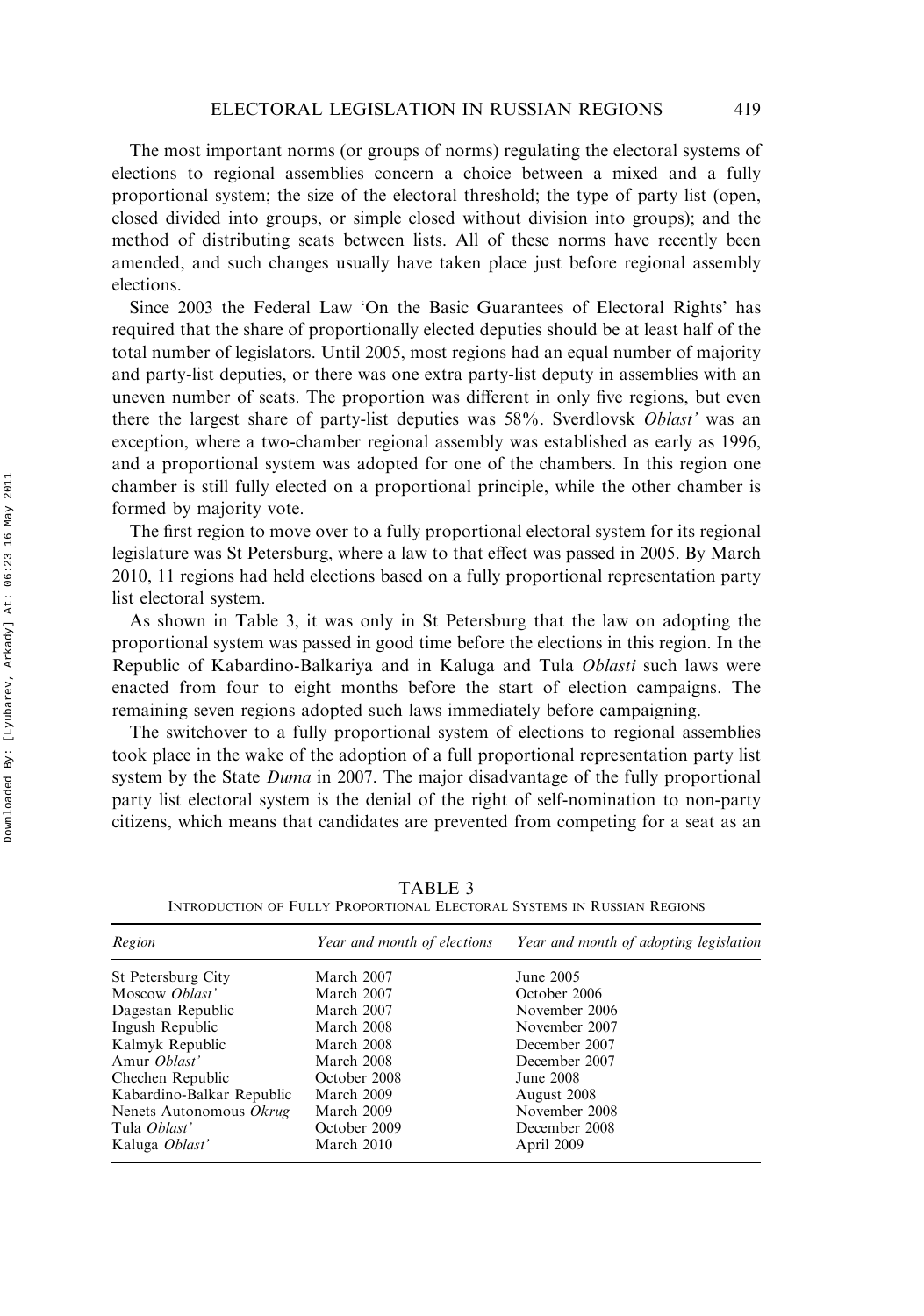individual and not as a representative of one of the few political parties that currently exist. Moreover, since independents were able to play a more significant role at the regional level than at the federal level, due to the smaller size of the regional assemblies and the more localised scale of the issues which are covered by the legislatures, abandoning single mandate elections was a significant limitation of electoral rights.

# Electoral thresholds

As far as the electoral threshold is concerned, in most of the original regional laws which introduced the proportional system, the majority of which were passed in 2003, the electoral barrier was set at the level of  $5\%$ , whilst in others it was  $4\%$  or even  $3\%$ . In a small number of regions it was higher, at 7%. Only five regions decided to put in place a barrier above 7% (and three of those set a 10% threshold) (Kynev & Lyubarev 2003; Lugovskaya 2003). In 2005 a federal law mandated a maximum limit of 7%, but this novelty, officially aimed at curbing high regional barriers, in practice led to a universal increase of the threshold to its maximum permitted level of 7%.

Table 4 shows the rising dynamics of the electoral threshold. In 2006 it was raised in 22 regions, in 2007 in 13, in 2008 in eight, and in 2009 in three more, totalling 46 regions, which is more than half of Russia's current 83 regions. The threshold was predictably raised on the eve of election campaigns in these regions.

To date, out of 62 regional campaigns that have taken place since October 2006, only seven have employed a barrier below 7%, and three of these were newly created merged regions where elections were held in accordance with the norms set by Presidential Decrees. However, as frequently noted by scholars of elections, a 7% threshold is considered excessive, depriving a large section of the electorate of proper representation (Ivanchenko & Lyubarev 2005, pp. 53–55, 245–63).

There is enough reason to believe that the universal increase of the threshold to 7% in so many regions was hardly by chance. For example, a new Law 'On Electing People's Deputies in the Republic of Sakha (Yakutiya)', which was adopted on 18 October 2007, among other things, set a 4% barrier. However, just three weeks later, on 8 November, another law was passed with the sole purpose of bringing the barrier up to 7%. What prompted the legislators to amend a recently enacted piece of

| Year | Regions                                                                                                                                                                                                                                                   |
|------|-----------------------------------------------------------------------------------------------------------------------------------------------------------------------------------------------------------------------------------------------------------|
| 2006 | Ingush, Kareliya, Komi, Nothern Osetiya-Alaniya, Tuva, Chuvash Republics;<br>Primorsk Krai; Astrakhan, Kurgan, Lipetsk, Moscow, Murmansk, Novgorod,<br>Orlov, Pskov, Samara, Sverdlovsk, Tver, Tomsk, Tyumen, Chita Oblasti;<br>Jewish Autonomous Oblast' |
| 2007 | Buryat, Mordova, Sakha (Yakutiya), and Udmurt Republics; Krasnodar Krai;<br>Amur, Irkutsk, Kemerovo, Penza, Rostov, Saratov, Smolensk, Ulyanovsk Oblasti                                                                                                  |
| 2008 | Kabardino-Balkar, Marii-El, Khakasiya, Chechen Republics; Khabarovsk Krai;<br>Arkhangel'sk, Bryansk, Tula Oblasti                                                                                                                                         |
| 2009 | Voronezh, Kaluga Oblasti, Yamalo-Nenets Autonomous Okrug                                                                                                                                                                                                  |

TABLE 4 DYNAMICS OF RAISING THE ELECTORAL BARRIER TO 7%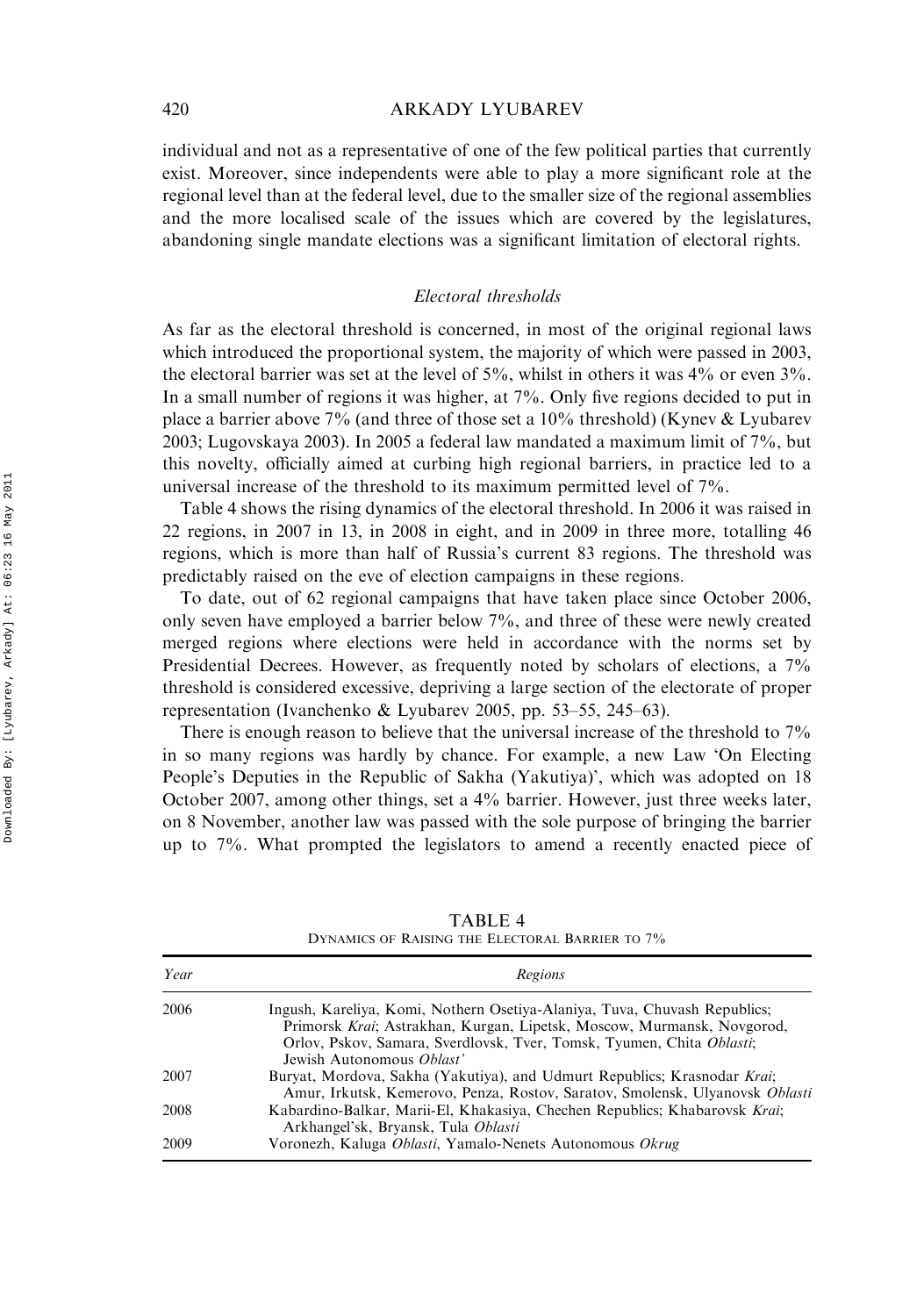legislation? It should be noted that electoral thresholds were raised in a similar fashion in many other regions.

Further evidence in favour of the assertion that the raising of the barrier did not take place sporadically can be found from Kostroma Oblast' where a 4% barrier had been set in the region's law. As mentioned above, there were quite a few regions where the barrier was originally set below 5%, but only in three regions, including Kostroma *Oblast'*, did it remain unchanged. According to a former Kostroma Oblast' Duma deputy and Chair of the State Duma's Legislation Committee, Svetlana Shakelina, this was despite pressure from the Presidential Administration. Svetlana Shakelina confessed: 'We were literally being terrorised by representatives of the Presidential Administration; I myself received four calls' (Ivanchenko & Lyubarev 2005, pp. 191–93). Undoubtedly, the Presidential Administration acted in a similar fashion and put pressure on other regions and it is this that explains the universal rise of the barrier.

The trend to adopting higher thresholds did not change even after the Russian President, in his November 2008 Address to the Federal Assembly, expressed the view that it was unfair to deny representation to those who voted for parties which received over 5% of the ballot but did not meet the minimum threshold of  $7\%$ .<sup>5</sup> Immediately afterwards the electoral barrier was raised in the Republic of Khakassiya, in Yamalo-Nenets Autonomous Okrug, and in Arkhangelsk, Voronezh, Kaluga and Tula Oblasti. However, in November 2009 in his annual Address to the Federal Assembly, the president was more specific: 'Parties which win over 5% of the vote in regional elections must receive guarantees of representation in the regional legislature of the region',<sup>6</sup> and this did change the tide slightly. Plans to raise the electoral barrier in Altai Republic and Ryazan Oblast' were abandoned, and in a similar way to the law on electing State Duma deputies, a norm was introduced in Voronezh Oblast' which stated that those parties which secured between 5% and 7% of the vote should receive one seat in the regional assembly.<sup>7</sup> At the same time however, the remaining five regions where elections were scheduled to take place in March 2010 did not reduce their thresholds. In Kaluga and Sverdlovsk *Oblasti*, opposition parties suggested lowering the barrier but failed to gain the support of a majority of deputies.<sup>8</sup>

<sup>&</sup>lt;sup>5</sup>See the official site of the President of the Russian Federation, available at: [http://www.kremlin.ru/](http://www.kremlin.ru/text/appears/2008/11/208749.shtml)  $text/appears/2008/11/208749.shtml, accessed 18 February 2010.$  $text/appears/2008/11/208749.shtml, accessed 18 February 2010.$ 

<sup>&</sup>lt;sup>6</sup>See the official site of the President of the Russian Federation, available at: [http://www.kremlin.ru/](http://www.kremlin.ru/text/appears/2008/11/208749.shtml) [text/appears/2008/11/208749.shtml](http://www.kremlin.ru/text/appears/2008/11/208749.shtml); [http://www.kremlin.ru/transcripts/5979,](http://www.kremlin.ru/transcripts/5979) accessed 18 February 2010.

The Federal Law of 12 May 2009 (Sobranie Zakondatel'stva Rossiiskoi Federatsii, 2009, 20, article 2391) stipulates that a party which captures between 5% and 6% of the vote in State Duma elections receives one seat, and two seats if it wins between 6% and 7%. Thus, such parties secure representation in the State Duma, but not proportionally to the votes they receive. (Proportionally, they should receive approximately 30 seats.) Adopting such a norm for elections to smaller regional assemblies will often differ little from bringing the electoral barrier down to 5%, since regional parties with  $5\%$ –7% of the vote will usually win one or two seats.

 $N$ ezavisimaya Gazeta, 1 December 2009, p. 11.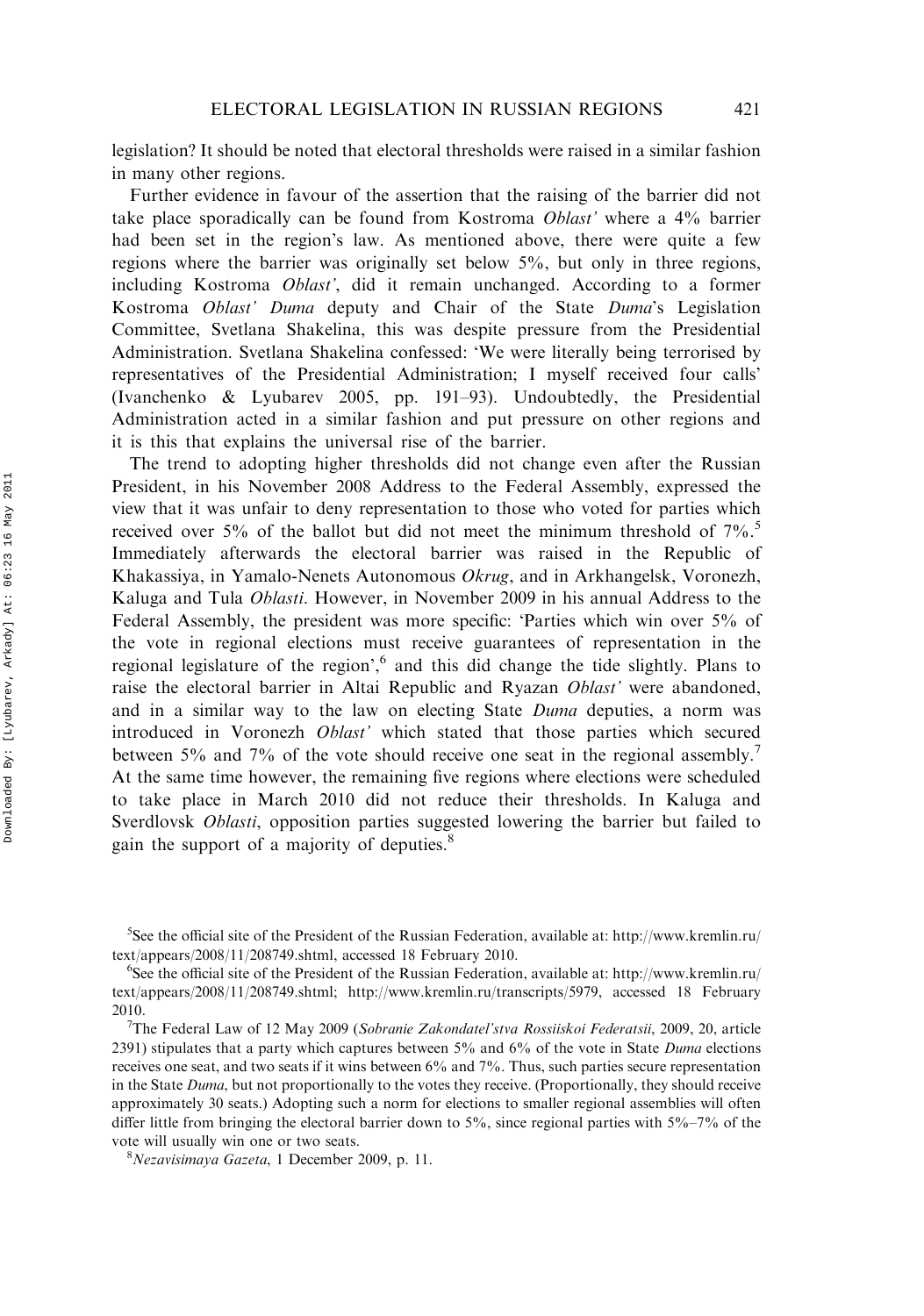# The type of party list

As far as types of party lists are concerned, the Central Electoral Commission of the Russian Federation issued a set of guidelines in 2002 in which it recommended that regions should either set up open lists or divide closed lists into geographical groups.<sup>9</sup> Few regions followed these guidelines, however. Whereas 10 regions initially introduced open lists, only four actually conducted elections (in the period 2003– 2005) using this system: the Kalmyk Republic, Tver *Oblast'*, and Koryak and Yamalo-Nenets Autonomous *Okrugi* (Ivanchenko *et al.* 2005, pp. 253–62; Butaev & Titov 2006; Kynev 2009, pp. 47–50). Subsequently, this system was dropped by all the regions which had adopted it.<sup>10</sup> There is strong reason to believe that such decisions were also made in response to pressure from the federal centre. Thus, the system which allowed voters to influence the choice of deputies elected on party lists was abolished.

Dividing party lists into geographical groups is practised in State Duma elections. At the election of the first *Duma* in 1993 such a breakdown was optional for the party, but from the second Duma (1995) it became compulsory. Unlike most other countries using the proportional system, national elections in Russia are held within a single constituency covering the whole territory of the country. The geographical breakdown of party lists is designed to compensate for the lack of a single list and to bring candidates and elected deputies closer to the electorate.

At the elections to regional legislatures that were held before 2003, dividing party lists into geographical groups was never practised. During 2003–2005, this practice was adopted in a small minority of regions. However, from 2006 it has been practised more widely (Kynev 2009, pp. 44–47).

As seen in Table 5, as far as dividing lists into groups is concerned both tendencies have been evident. More instances of a transition from simple lists to divided lists than the opposite have been observed. It should be added that in 2008–2009 there were no

| <u>oloon hindi onoolo</u>                      |                                                                                                                                                          |  |  |
|------------------------------------------------|----------------------------------------------------------------------------------------------------------------------------------------------------------|--|--|
| Nature of change                               | Regions                                                                                                                                                  |  |  |
| From simple lists to lists divided into groups | Bashkir, Udmurt Republics; Khabarovsk Krai;<br>Astrakhan, Volgograd, Vologda, Voronezh,<br>Kaluga, Penza, Pskov, Ryazan, Sverdlovsk<br>and Tulsk Oblasti |  |  |
| From open lists to lists divided into groups   | Tuva Republic; Lipetsk, Orel and Smolensk<br><i>Oblasti</i>                                                                                              |  |  |
| From lists divided into groups to simple lists | Komi, Sakha (Yakutiya) Republics; Krasnodar<br>Krai; Moscow and Saratov Oblasti                                                                          |  |  |

TABLE 5 CHANGES IN REGIONAL LEGISLATION IN 2006–2009 AS REGARDS DIVIDING PARTY LISTS INTO GEOGRAPHICAL GROUPS

<sup>9</sup>Vestnik Tsentral'noi Izbiratel'noi Komissii Rossiiskoi Federatsii, 2002, 11, pp. 159–92.

 $10$ In 2006 the open party list system was abandoned by Tuva Republic, Primorsk Krai, Lipetsk, Orel and Tver Oblasti; in 2007 by the Buryat and Kalmyk Republics, as well as Smolensk Oblast'; and in 2009 by Yamalo-Nenets Autonomous Okrug.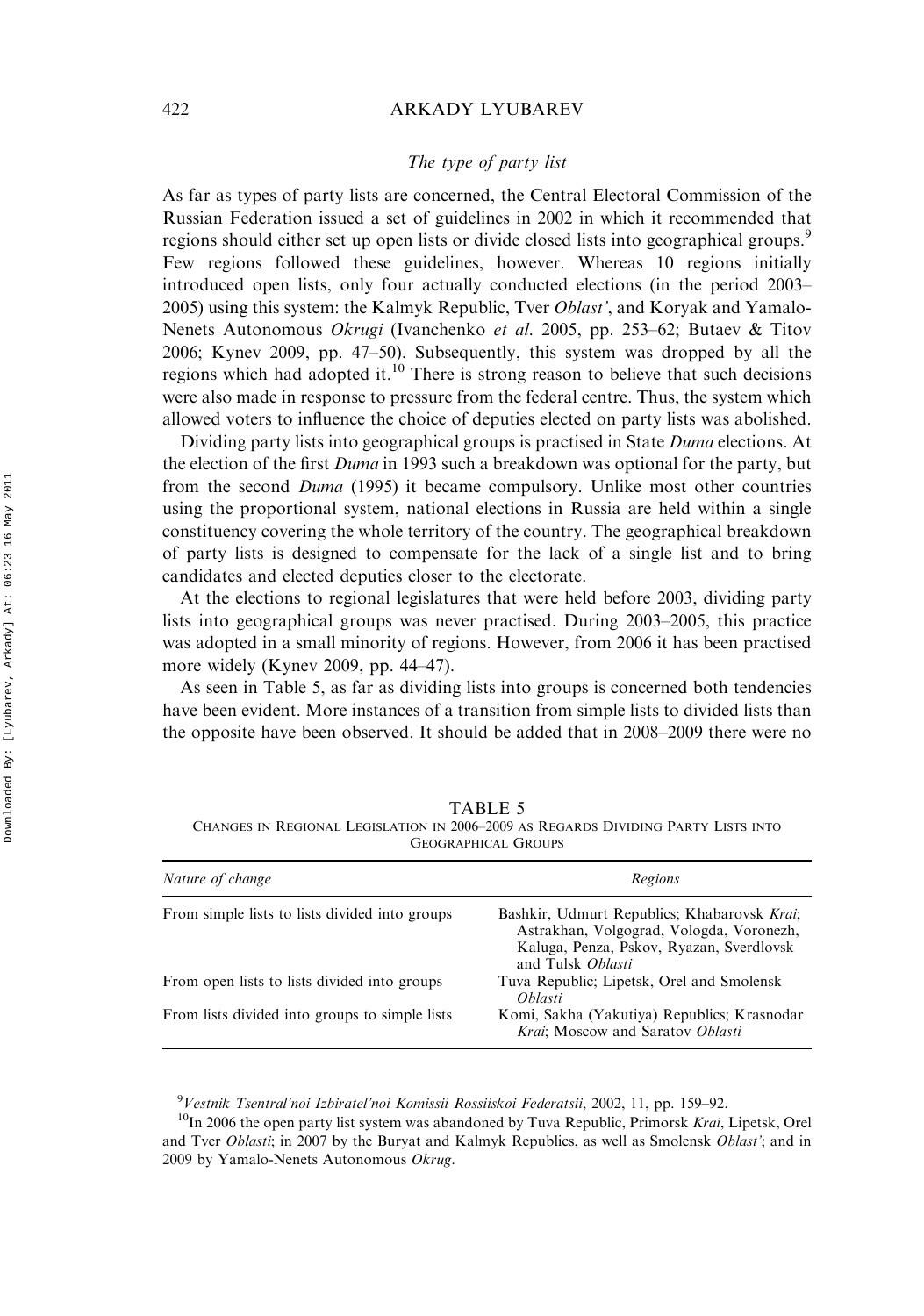instances of abandoning divided lists. Whilst dividing lists into geographical groups should be practised in those regions which either cover a large territory, have a large population or heterogeneous electorate, in practice, the opposite has often been the case. For example, party lists in Moscow Oblast' (the second largest region in terms of the population) were not divided, neither were those in such large and diverse regions as Krasnodar Krai, Rostov Oblast' and the Komi Republic with its vast territory and heterogeneous electorate. At the same time, geographical divisions were adopted in smaller regions such as Kurgan, Orlov and Pskov Oblasti.

When dividing lists into geographical groups, account is taken of the following norms concerning the core of the list (those candidates who would have priority in seat allocation) and the maximum number of candidates; the rules of dividing the territory of the region into segments assigned to groups (clearly stipulated by the law and uniform for all parties, or a possibility for parties to choose their own divisions); the highest and lowest limit to the number of geographical groups; the highest and lowest limit to the number of candidates in a group; and the methodology for working out the distribution of seats between geographical groups.

In this connection, two interesting cases are worth considering. In Kurgan *Oblast'* the party lists were originally broken down into groups, but subsequently the parties were told to include 10 core candidates. Since no party won, nor was able to capture, more than 10 seats at the November 2004 regional election, the grouping was a pointless exercise (Ivanchenko et al. 2005, pp. 248–50). Orlov Oblast' legislators, having introduced the compulsory division of lists, 'forgot' to include the seat distribution methodology in the law. Hence, the seats at the March 2007 regional legislature election were distributed irrespective of the votes for the groups (Monitoring 2007, p. 154). These two incidents can be regarded as attempts by regional legislators to outwit the federal centre that had been putting pressure on them.

Norms regulating how lists are divided into geographical groups are often used to restrict citizens' electoral rights and to create advantages for the 'party of power', United Russia. Thus, in some regions—the Republic of Mordoviya, in 2003 and 2008, Kaliningrad Oblast' in 2006, the Republic of Bashkortostan in 2008, and Kurgan Oblast' in 2010—party lists did not identify the core candidates, and as a result most voters were not presented with the names of the regional party leaders on their ballot papers.

Unlike the case for State *Duma* elections, in most of the regions which use geographically divided lists, the territorial partitioning is the same for all parties and is rigidly prescribed by law. It usually sets a very high minimum number of groups, often equal to the number of single-mandate constituencies formed for the second half of the legislature (which is either equal or nearly equal to the number of seats allocated proportionally). Such legal requirements lead to a situation whereby a significant number of groups from all parties, except that of United Russia (and occasionally including United Russia) end up with no chance of winning seats, thus discouraging candidates from campaigning for votes. In a number of regions, the elections result in some territories having no representation in the party list seats in the legislature (or in the legislature as a whole, if all seats are allocated by proportional representation) (Lyubarev 2007).

Yet another superfluous and burdensome requirement for parties in such positions is the prescribed minimum number of candidates in a group. This norm forces parties to put more candidates on lists (occasionally several times over) than the number of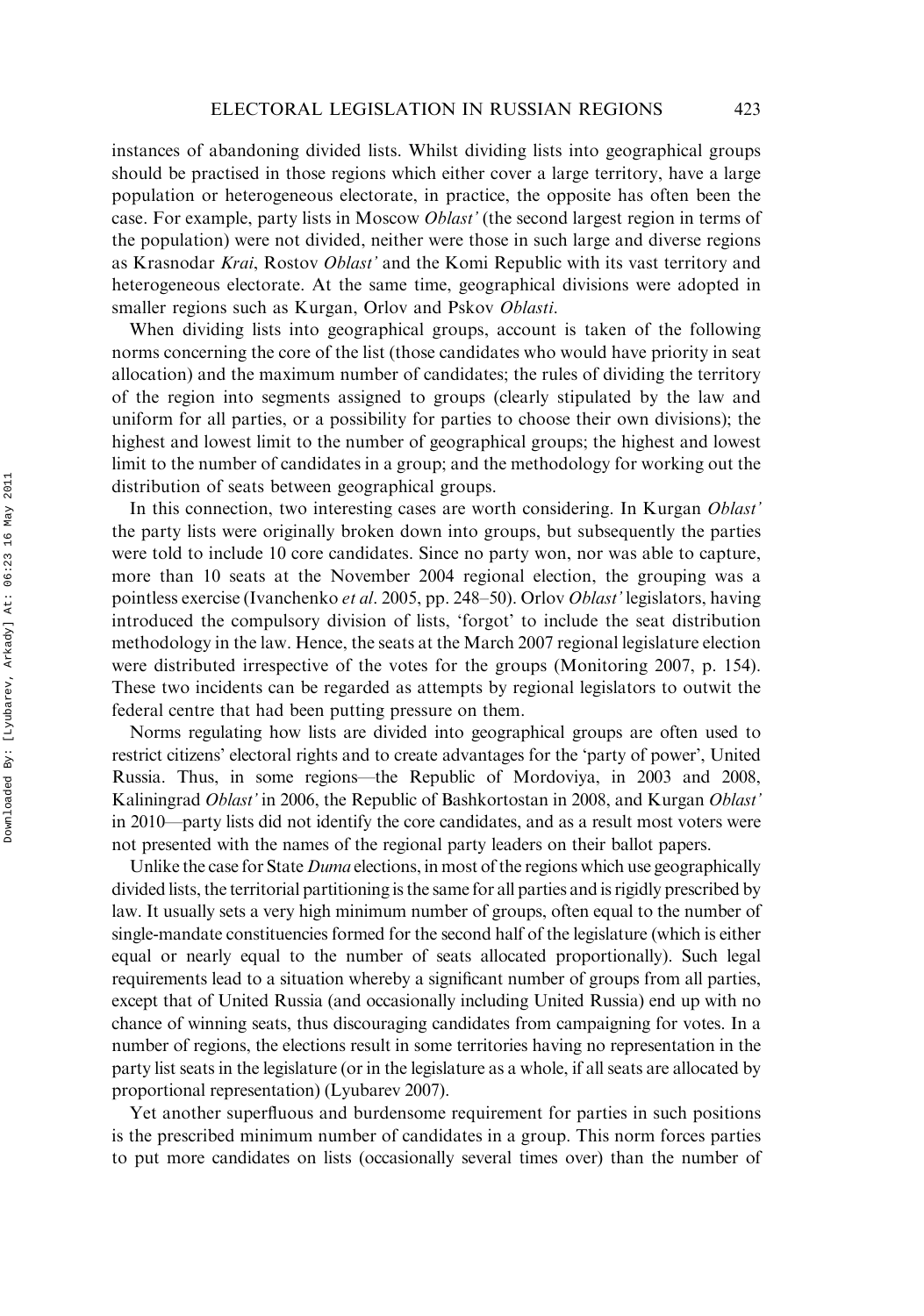proportionally allocated seats while most parties can realistically expect to win very few seats. Such excessive requirements have been put in place in the Republic of Mordoviya, and in Vologda, Leningrad, Orel and Smolensk Oblasti (Kynev 2009, p. 52).

There is also a legislative norm, in a number of regions, which states that parties may be denied registration of their lists if, following candidate withdrawals, the number of groups on the list is fewer than that set in the law. Such a requirement was used to deny registration of party lists submitted for the March 2007 elections by the Union of Right Forces (Soyuz Pravykh Sil) in the Dagestan Republic, and in Pskov and Vologda *Oblasti* where, in the latter *Oblast'*, only two candidates had dropped out. In Dagestan Republic a Communist Party list was initially rejected but later reinstated following a court decision that two candidates had withdrawn because of administrative pressure and had not personally submitted their letters of withdrawal to the electoral commission (Monitoring 2007, pp. 53–59). Subsequently, on 11 March 2008, the Russian Constitutional Court upheld an appeal by the Union of Right Forces as concerned the registration of its candidates in Vologda Oblast'.<sup>11</sup>

# The methodology of seat distribution

As far as the methodology of seat distribution between lists is concerned, until November 2006 the same methodology was applied for State Duma and regional legislature elections—the Hare–Neimeyer method. The only exception to the rule was in the Kalmyk Republic where the D'Hondt method was used.

Our analysis shows that not only is the Hare–Neimeyer method the simplest, it is also best suited for distributing seats under proportional representation. The D'Hondt method favours a large party and using this method will usually give it one extra seat over that of the Hare–Neimeyer method. The most favourable formula for the leading party is the Imperiali divisor method which has hardly ever been adopted (the only example was in Belgian municipal elections). This method always allocates one or two extra seats to the dominant party (Taagepera & Shugart 1989; Ivanchenko *et al.* 2005, pp. 178–82).

With these factors in mind, United Russia launched a review of the methodology used to distribute seats in the regions. The first step towards revising the system was taken in St Petersburg in 2006. First, there was a call for the Hare–Neimeyer method to be used in favour of the D'Hondt formula, but subsequently a more radical decision was made: to introduce the Imperiali divisor method in the city's electoral legislation. Following St Petersburg, the Imperiali method was adopted in Moscow and Samara *Oblasti.* Similarly, Tyumen *Oblast'* tried to introduce the Imperiali divisor method, but the formula was later modified in a way that in essence it was turned into the D'Hondt method since it has a slight deviation from the classic D'Hondt formula, but this is not visible under a system with a high electoral barrier (Shalaev 2009). We therefore call it the 'Tyumen method', or the modified D'Hondt method (Lyubarev 2009b).

The introduction of these new 'divisor systems' came under fierce criticism, $12$  and for about a year and a half they (predominantly the modified D'Hondt method) were

<sup>&</sup>lt;sup>11</sup>Sobranie Zakondatel'stva Rossiiskoi Federatsii, 2008, 11, article 1073.<br><sup>12</sup>Argumenty Nedeli, 2006, 20, 33, p. 4; Politicheskii Zhurnal, 2007, pp. 13–14; Nezavisimaya Gazeta, 28 June 2007, p. 9.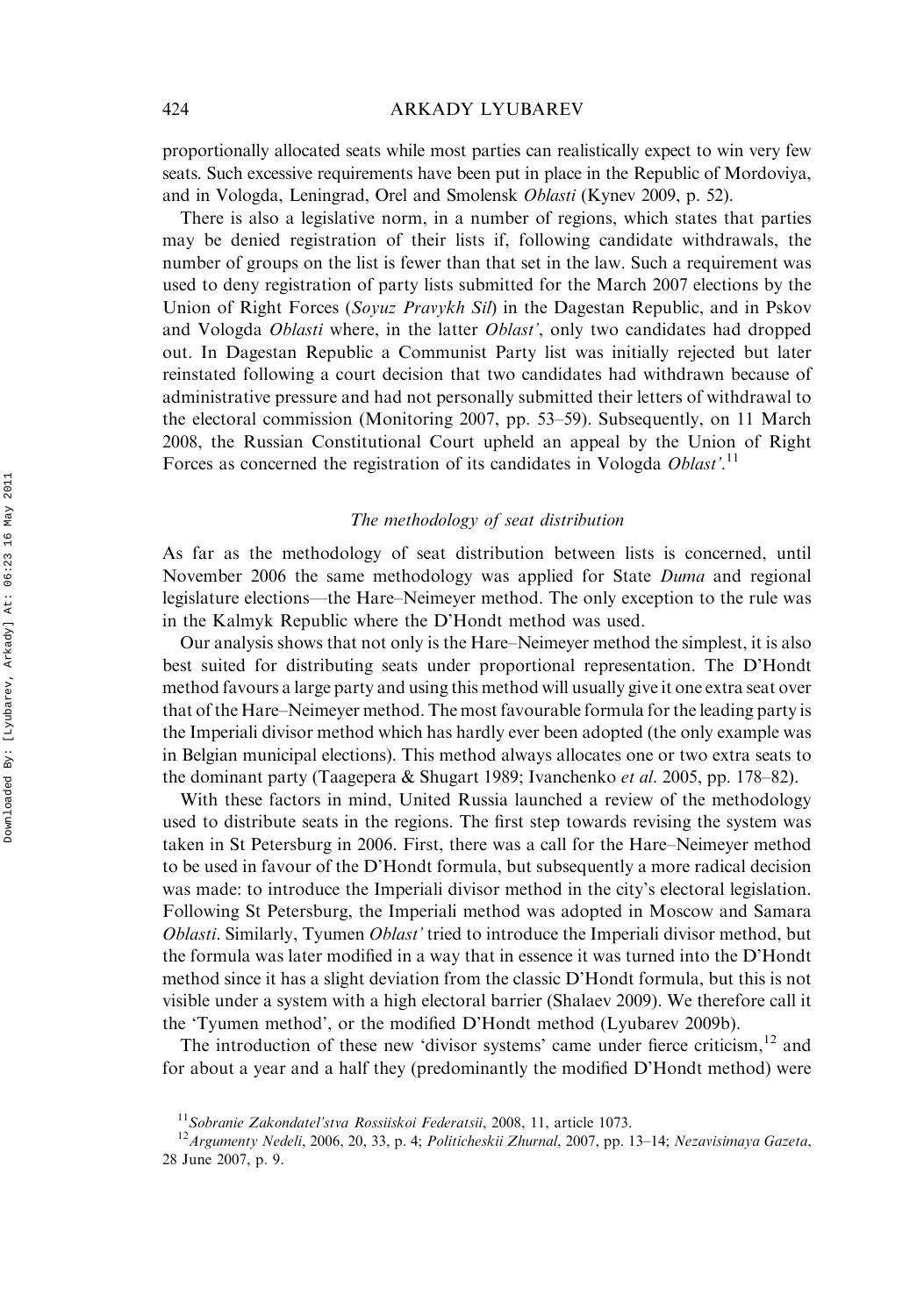used in only a handful of regions. At the end of 2008, however, this tendency changed as there were fears over United Russia's election prospects and they were used in nine out of 12 regions at the March and October 2009 elections (see Table 6). Once again, the Imperiali formula was used even though there are questions about how fair it is in distributing seats (Lyubarev & Shalaev 2009).

# Changing laws before the beginning of election campaigns

Let us return to the dynamics of regional legislation. In 2002 the European Commission for Democracy through Law (the Venice Commission) recommended that any modifications to electoral systems which entered into force less than a year before an election should be prohibited.<sup>13</sup> Russian legislators, however, continue to introduce amendments to electoral laws as close to the start of election campaigns as possible.

Thus, out of the 65 regions which held elections over the period October 2006– March 2010, only six made no changes to their electoral legislation less than a year before campaigning started. Consequently, changing electoral legislation on the eve of elections is not an exception but a rule. Moreover, 27 regions reviewed their electoral laws less than a month before the beginning of campaigning. It should be emphasised that these changes were not prompted by the requirement to comply with federal laws; they were clearly the result of the creative spirit of regional legislators (see Table 7).

Moscow, Tyumen and Rostov Oblasti are especially noteworthy, as electoral changes were enacted literally on the eve of campaigning, thus flouting a federal law that stipulates that any law or regulation by a region on protecting civil and human rights and liberties must be published at least 10 days before it comes into force.<sup>14</sup>

| Year and month<br>of elections | Imperiali divisor method                                    | Modified D'Hondt method                                         |
|--------------------------------|-------------------------------------------------------------|-----------------------------------------------------------------|
| March 2007                     | St Petersburg City, Moscow and Samara<br><i>Oblasti</i>     | Tyumen Oblast'                                                  |
| December 2007                  | Saratov Oblast'                                             | Krasnodar Krai                                                  |
| March 2008                     |                                                             | Sverdlovsk Oblast'                                              |
| October 2008                   |                                                             | Sakhalin Oblast'                                                |
| March 2009                     | Nenets Autonomous Okrug, Arkhangelsk<br>and Bryansk Oblasti | Karachaevo-Cherkess Republic;<br>Vladimir and Volgograd Oblasti |
| October 2009                   |                                                             | Moscow City, Marii-El Republic,<br>Tula <i>Oblast</i> '         |
| March 2010                     | Kurgan Oblast'                                              | Voronezh and Ryazan Oblasti                                     |

TABLE 6 DYNAMICS OF INTRODUCING DIVISOR METHODS IN RUSSIAN REGIONS

 $13$ Code of Good Practice in Electoral Matters: Guidelines and Explanatory Report, 2002, available at: <http://www.venice.coe.int/docs/2002/CDL-AD%282002%29023rev-e.pdf>, accessed 18 February 2010.<br><sup>14</sup>Paragraph 5, article 8 of the Federal Law of 6 October 1999, No. 184, 'On the General

Principles of Organising Legislative (Representative) and Executive Bodies of State Power in the Subjects of the Russian Federation' (Sobranie Zakondatel'stva Rossiiskoi Federatsii, 1999, 42, article 5005).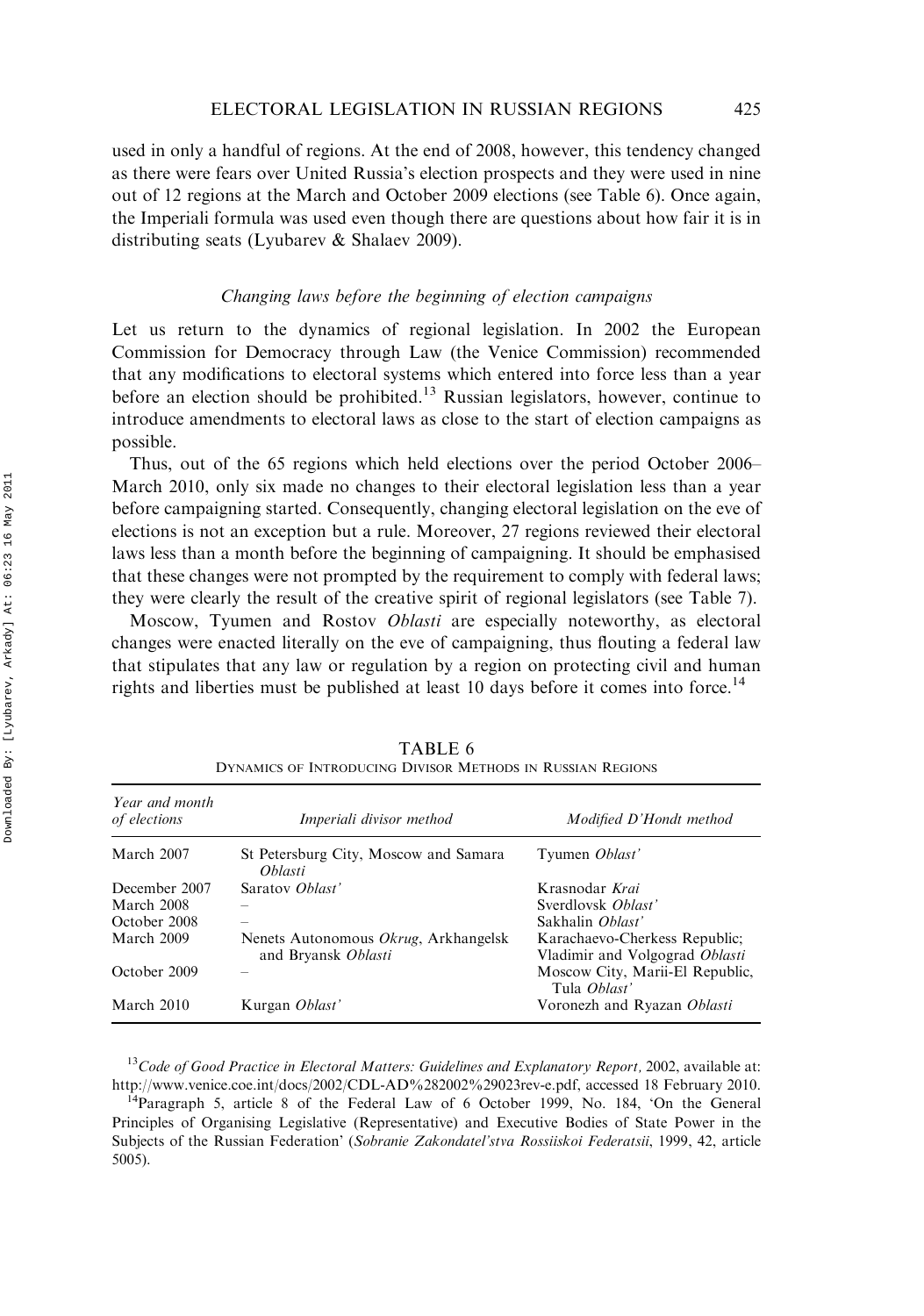#### TABLE 7

### LAWS OF RUSSIAN REGIONS ENACTED LESS THAN A MONTH BEFORE THE START OF AN ELECTION CAMPAIGN

| Region                          | Change                                                                                                                                       | Year<br>adopted | $Days^a$ |
|---------------------------------|----------------------------------------------------------------------------------------------------------------------------------------------|-----------------|----------|
| Astrakhan Oblast'               | Raised the barrier from 5% to 7% and divided party<br>lists into groups                                                                      | 2006            | 29       |
| Samara Ohlast'                  | Divided lists into groups and changed the<br>methodology of seat allocation                                                                  | 2006            | 28       |
| St. Petersburg City             | Changed the methodology of seat allocation                                                                                                   | 2006            | 24       |
| Moscow City                     | Changed the methodology of seat allocation                                                                                                   | 2009            | 24       |
| Ryazan Oblast'                  | Changed the methodology of seat allocation                                                                                                   | 2009            | 23       |
| Kareliya Republic               | Raised the barrier from 5% to 7%                                                                                                             | 2006            | 23       |
| Krasnodar Krai                  | Raised the barrier from $5\%$ to $7\%$ , cancelled the<br>division of party lists into groups, changed the<br>methodology of seat allocation | 2007            | 22       |
| Sakha (Yakutiya) Republic       | Raised the barrier from 4% to 7%                                                                                                             | 2007            | 22       |
| Vladimir Ohlast'                | Changed the methodology of seat allocation                                                                                                   | 2008            | 22       |
| Bryansk Oblast'                 | Changed the methodology of seat allocation                                                                                                   | 2008            | 20       |
| Nenets Autonomous Okrug         | Adopted a fully proportional system and changed the<br>methodology of seat allocation                                                        | 2008            | 19       |
| Sakhalin Oblast'                | Changed the methodology of seat allocation                                                                                                   | 2008            | 18       |
| Arkhangel'sk Oblast'            | Raised the barrier to 7% and changed the<br>methodology of seat allocation                                                                   | 2008            | 18       |
| Ingush Republic                 | Adopted a fully proportional system                                                                                                          | 2007            | 17       |
| Kurgan Oblast'                  | Changed the methodology of dividing party list into<br>groups                                                                                | 2009            | 15       |
| Murmansk <i>Oblast</i> '        | Raised the barrier from 5% to 7%                                                                                                             | 2006            | 15       |
| Tuva Republic                   | Raised the barrier from 5% to 7% and moved from<br>open to closed lists                                                                      | 2006            | 14       |
| Orel Oblast'                    | Raised the barrier from 5% to 7%                                                                                                             | 2006            | 14       |
| Bashkir Republic                | Divided lists into groups                                                                                                                    | 2007            | 14       |
| Sverdlovsk Oblast'              | Changed the methodology of seat allocation                                                                                                   | 2007            | 14       |
| Sverdlovsk Oblast'              | Divided lists into groups                                                                                                                    | 2009            | 14       |
| Kalmyk Republic                 | Adopted a fully proportional system, abandoned<br>open lists                                                                                 | 2007            | 13       |
| Amur Oblast'                    | Adopted a fully proportional system, raised the<br>barrier from 5% to 7%                                                                     | 2007            | 13       |
| Karachaevo-Cherkess<br>Republic | Changed the methodology of seat allocation                                                                                                   | 2008            | 13       |
| Tyumen Oblast'                  | Changed the methodology of seat allocation                                                                                                   | 2006            | 5        |
| Rostov Oblast'                  | Raised the barrier from 5% to 7%                                                                                                             | 2007            | 5        |
| Moscow Oblast'                  | Changed the methodology of seat allocation                                                                                                   | 2006            | 3        |

Note: <sup>a</sup>Number of days from enacting the law until the start of an election campaign.

In one instance, however, such an amendment did not bring about the intended outcome. In 2008, the leader of the Khakasiya Republic Alexey Lebed refused to ratify a law which raised the electoral threshold to 7% and this led to a situation whereby the law did not come into effect before the start of the election campaign and therefore was not implemented. This, however, is an exception.

#### Conclusion

Over the last few years Russian regional electoral legislation has been consistently mimicking the tendencies of the federal electoral laws aimed at restricting electoral